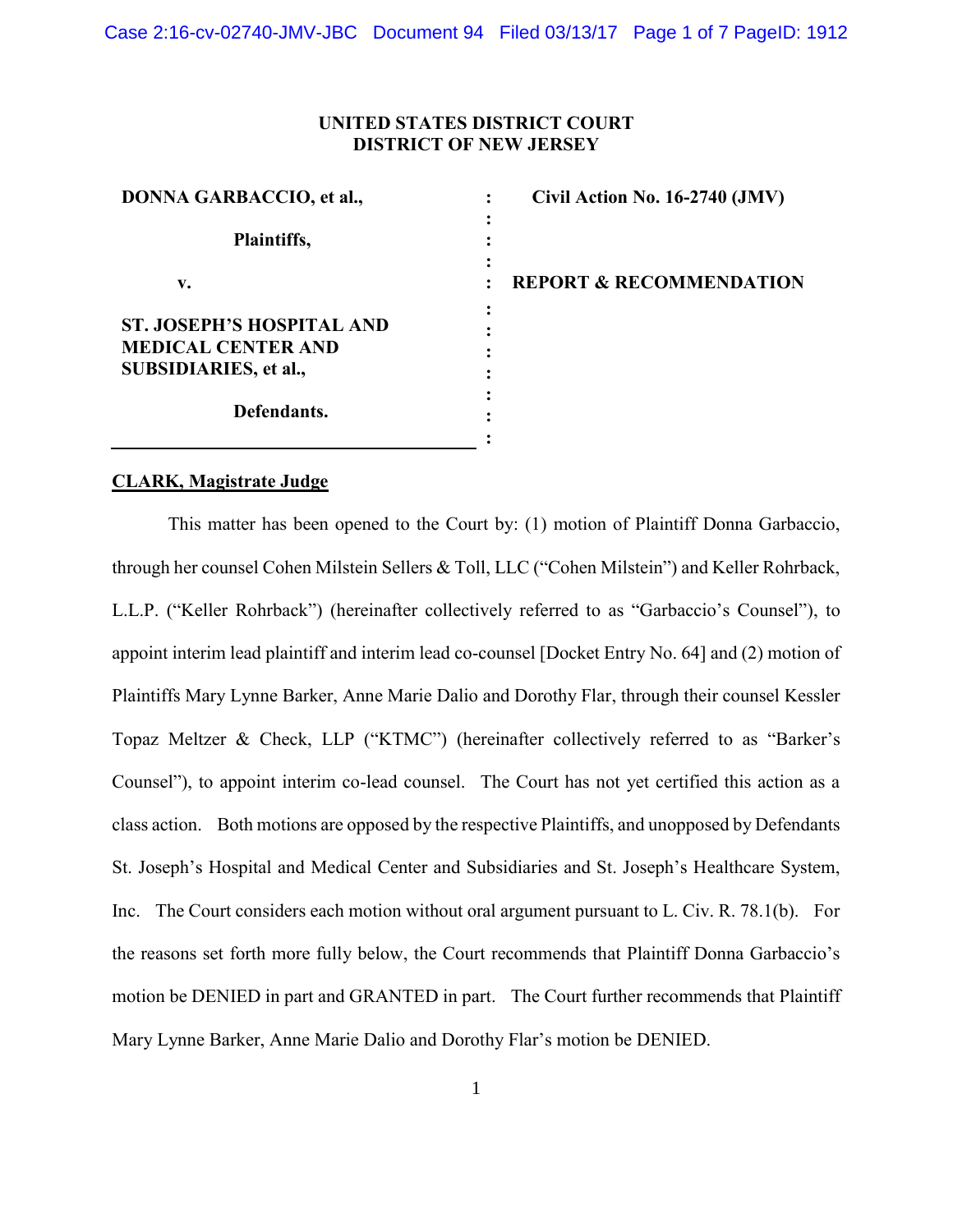#### **BACKGROUND**

Plaintiffs are participants in St. Joseph's Hospital and Medical Center Pension Plan (the "Plan"). Plaintiffs have brought these now consolidated actions against Defendants alleging that the Plan is severely underfunded pursuant to ERISA. The main point of contention between the parties is whether ERISA applies to the Plan. Defendants contend that they are not subject to ERISA because the plan qualifies as a "church plan," and is therefore exempt. Plaintiffs disagree, arguing that the Plan is not a "church plan" and therefore subject to ERISA.

On May 13, 2016, Plaintiff Garbaccio filed her complaint seeking a declaratory judgment that the Plan is not a "church plan" and damages resulting therefrom. Just a few days later, Plaintiffs Barker, Dalio, and Flar filed their complaint seeking similar relief. On July 12, 2016, the Court consolidated both actions on the consent of both parties. [Docket Entry No. 45]. Now before the Court is the parties competing motions to appoint interim lead counsel, and Plaintiff Garbaccio's motion to appoint an interim lead plaintiff.

#### **LEGAL STANDARD**

Rule 23 of the Federal Rules of Civil Procedure provides that a court "may designate interim counsel to act on behalf of a putative class before determining whether to certify the action as a class action." Fed. R. Civ. P. 23(g)(3). "Although neither the federal rules nor the Advisory Committee Notes expressly so state, it appears to be generally accepted that the considerations set out in Rule  $23(g)(1)(C)$ , which govern the appointment of class counsel once a class is certified, apply equally to the designation of interim class counsel before certification." *Yaeger v. Subaru of America, Inc.*, No 15-864, 2014 U.S. Dist. LEXIS 182090, at \* 1 (D.N.J.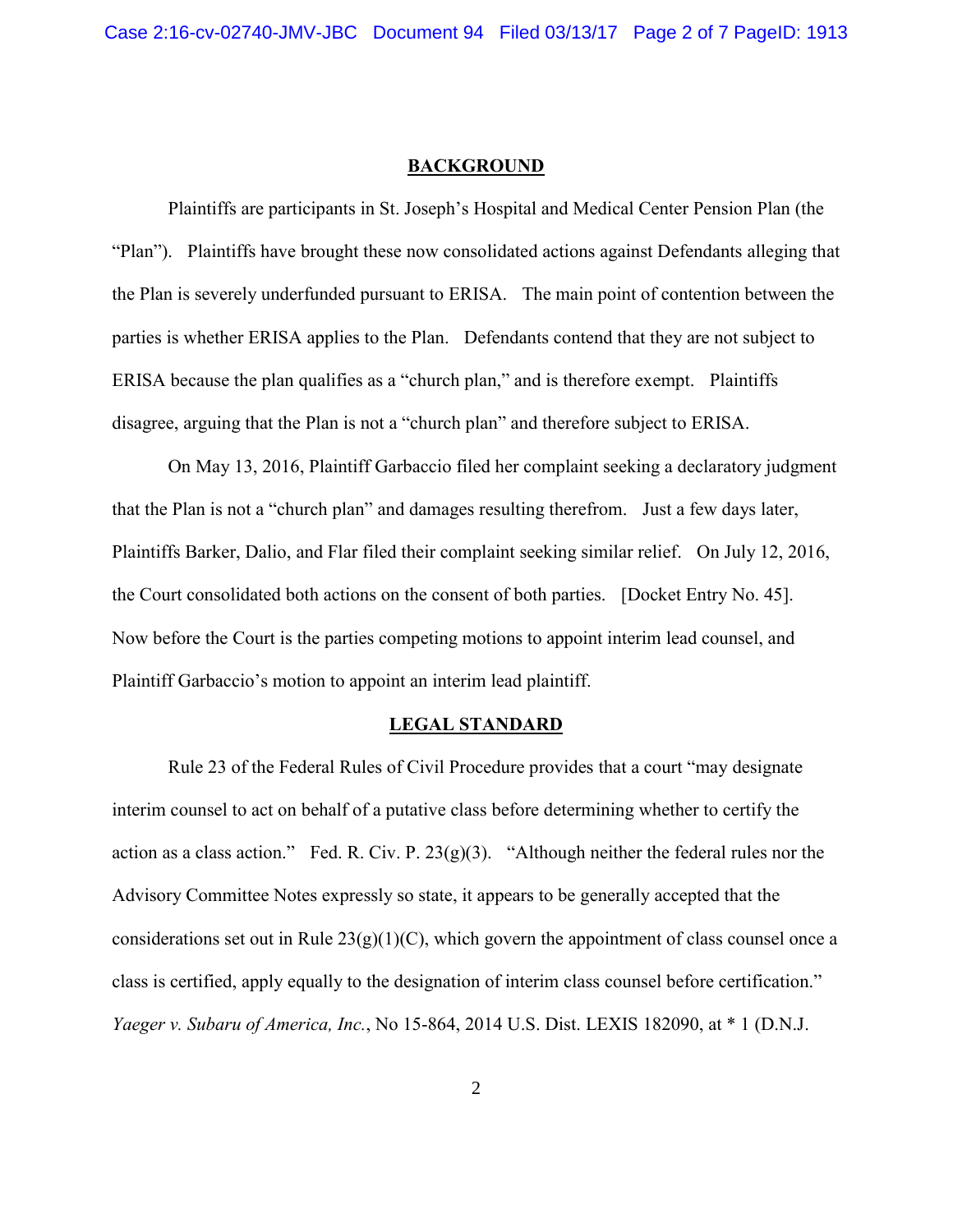Oct. 8, 2014) (quoting *In re Air Cargo Shipping Servs. Antitrust Litig.*, 240 F.R.D. 56, 57 (E.D.N.Y.2006)); *Waudby v. Verizon Wireless Services, Inc.*, 248 F.R.D. 173, 175-76 (D.N.J. 2008) (finding that courts choosing interim class counsel can apply the same factors that apply in choosing class counsel at the time of certification of the class, i.e., the standards set forth in Rule  $23(g)(1)$ ).

The selection of interim lead counsel is "committed to the court's discretion." *See Dutton v. Harris Stratex Networks, Inc.*, Civ. No. 08-755, 2009 U.S. Dist. LEXIS 48455, at \*1 (D. Del. June 5, 2009). The factors to be considered are: (i) the work counsel has done in identifying or investigating potential claims in the action; (ii) counsel's experience in handling class actions, other complex litigation, and the types of claims asserted in the action; (iii) counsel's knowledge of the applicable law; and (iv) the resources counsel will commit to representing the class. *Yaeger*, 2014 U.S. Dist. LEXIS 182090, 2014 WL 7883689, at \*2 (citing *Durso v. Samsung Elecs. Am., Inc.*, 2013 WL 4084640, at \*3 (D.N.J. Aug. 7, 2013), Fed. R. Civ. P.  $23(g)(1)(A)$ ). The Court must decide which candidate is best qualified, holding dispositive no single factor. Fed. R. Civ. P.  $23(g)(2)(B)$ . The Court also has the discretion to appoint more than one firm to act as co-lead counsel. *See, e.g., In re Air Cargo Shipping*, 240 F.R.D. at 58-59 (appointing four law firms as co-lead counsel); *Nowak v. Ford Motor Co.*, 240 F.R.D. 355 (E.D.Mich.2006) (appointing two law firms as interim co-lead counsel).

In addition to the mandatory factors enumerated in Rule  $23(g)(1)(A)$ , "the Court may also consider any other matter pertinent to counsel's ability to fairly and adequately represent the interests of the class and may, if it deems it necessary, direct the proposed class counsel to provide information on any subject pertinent to the appointment." *In re Terazosin*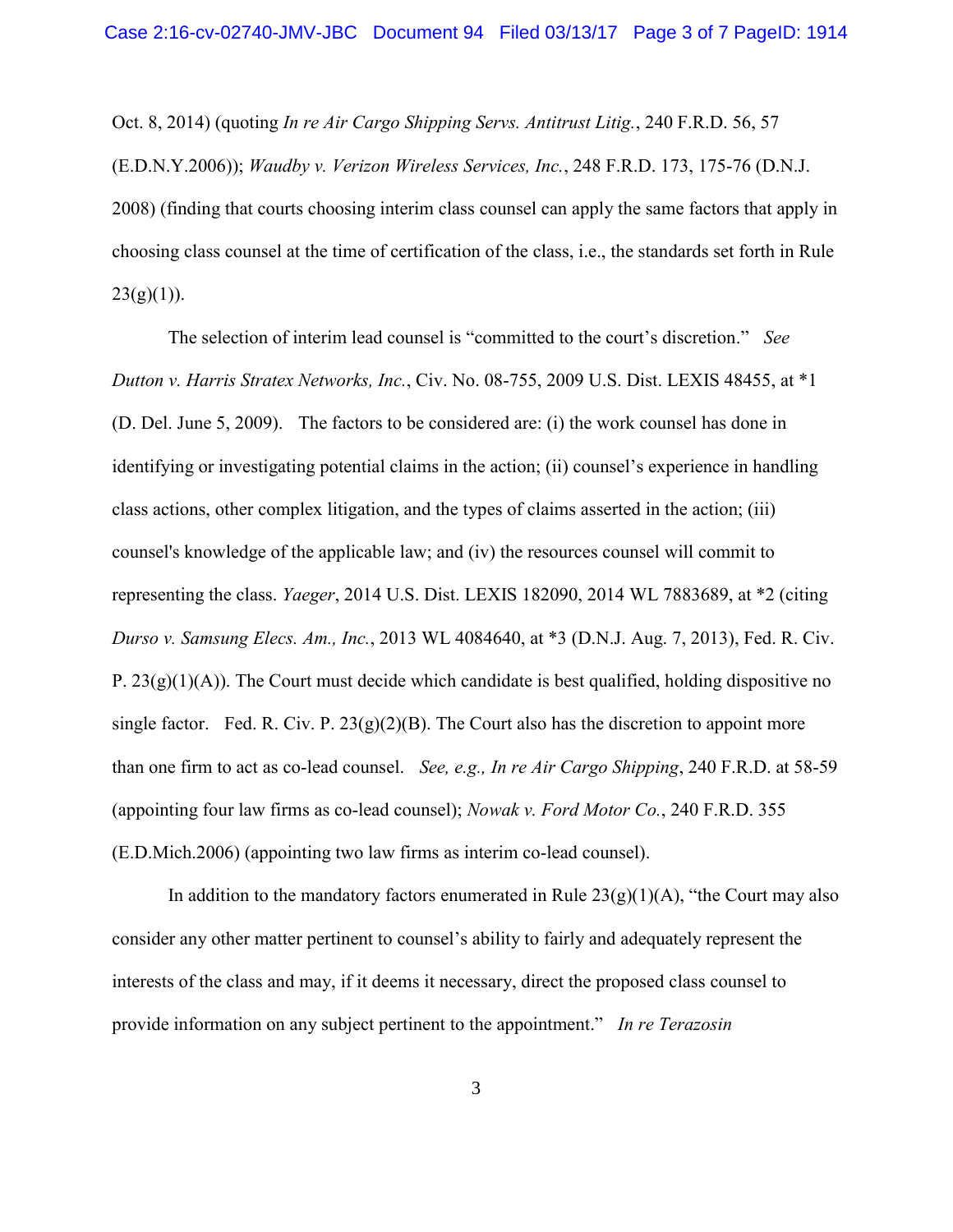*Hydrochloride*, 220 F.R.D. 672, 701-02 (S.D. Fla. 2006); *see* Fed. R. Civ. P. 23(g)(1)(C) (ii)-

(iii); Report: Third Circuit Task Force on Selection of Class Counsel, 208 F.R.D. 340, 419-20

(3d Cir. 2002) (citing additional considerations regarding counsel's motivation, experience, and

understanding of case and lead plaintiff's economic stake in litigation).

The Manual for Complex Litigation provides further guidance concerning the propriety

of interim class counsel appointment prior to class certification. The Manual states, in part, that:

If the lawyer who filed the suit is to be the only lawyer seeking appointment as class counsel, appointing interim class counsel may be unnecessary. If, however, there are a number of overlapping, duplicative, or competing suits pending in other courts, and some or all of those suits may be consolidated, a number of lawyers may compete for class counsel appointment. In such cases, designation of interm counsel clarifies responsibility for protecting the interest of the class during precertification activities, such as making and responding to motions, conducting any necessary discovery, moving for class certification, and negotiating settlement.

Manual for Complex Litigation (4th) § 21.11 at \*1 (Federal Judicial Center 2004). "[T]hose

cases in which interim counsel is appointed are typically those in which a large number of

putative class actions have been consolidated or are otherwise pending before a single court."

*White v. TransUnion, LLC*, 239 F.R.D. 681, 683 (CD. Cal. 2006) (collecting cases).

# **DISCUSSION**

# **I. APPOINTMENT OF PLAINTIFF GARBACCIO AS INTERIM LEAD PLAINTIFF**

The appointment of interim lead counsel without the appointment of interim lead plaintiff

is appropriate in pending ERISA class actions when plaintiffs are "individual plan participants-

not active, experienced institutional litigants." *In re Bank of Am. Corp. Sec.*, *Derivative &* 

*ERISA Litig.*, 258 F.R.D. 260, 273 (S.D.N.Y. 2009). The named plaintiffs here are plan

participants, not active, experienced litigants. Neither party has proffered any benefit to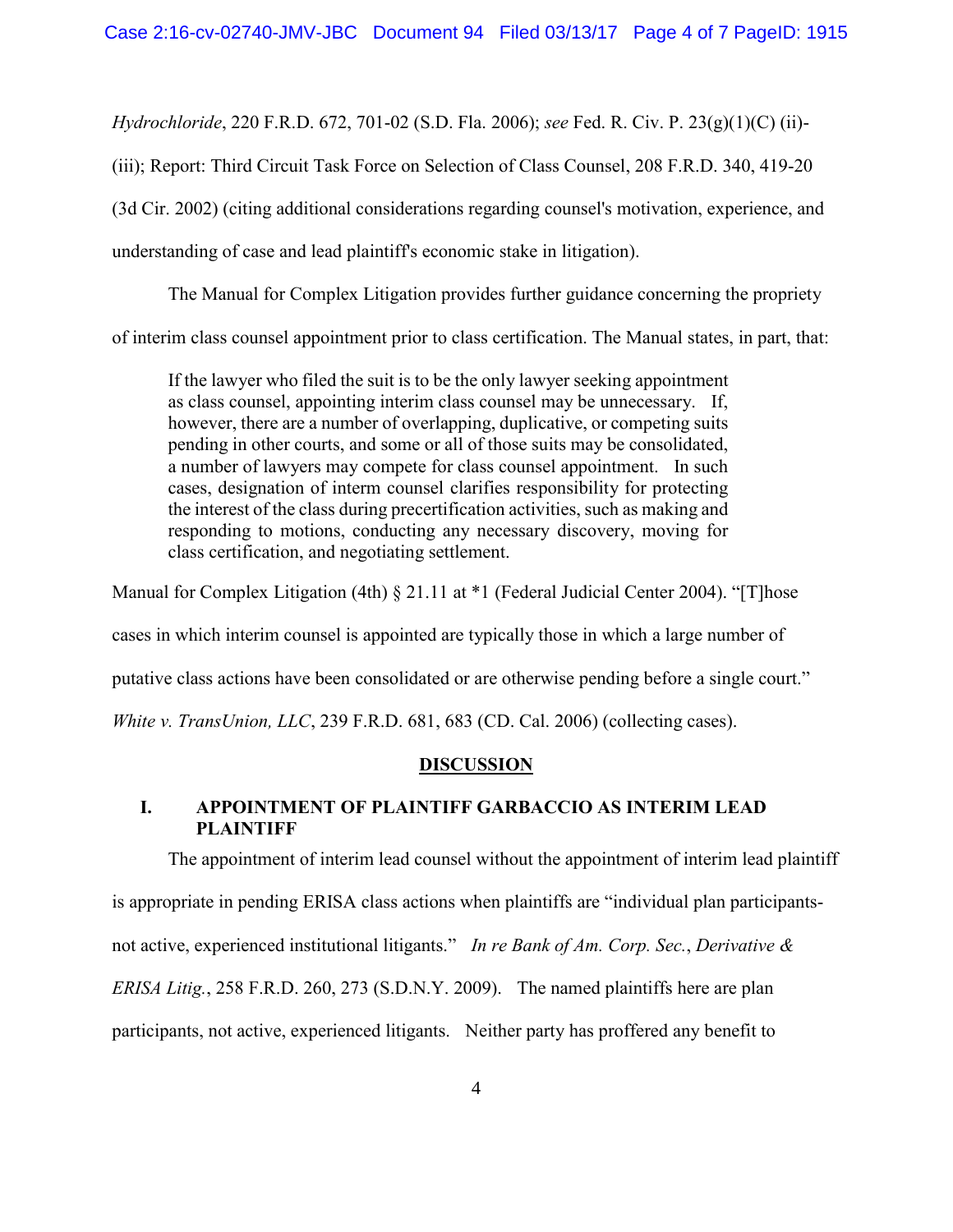appointing an interim lead plaintiff. Accordingly, the Court declines to recommend the appointment of an interim lead plaintiff at this time.

## **II. APPOINTMENT OF INTERIM LEAD CO-COUNSEL**

The Court is now tasked with deciding competing motions from Garbaccio's Counsel and Barker's Counsel to appoint interim lead co-counsel. As discussed more thoroughly below, an analysis of the Rule 23(g) factors weighs in favor of appointing Garbaccio's Counsel as interim lead counsel.

### *1. Work counsel has done in identifying or investigating potential claims.*

While both sets of counsel appear to have conducted significant effort to identify and investigate potential claims, this factor weighs in favor of Garbaccio's Counsel. Garbaccio's Counsel has spent years researching the legislative history of the "church plan" exemption and were involved in "the first wave of these 'Church Plan' cases" that they filed "from 2013 through 2014"—well before Barker's Counsel began litigating similar matters. [*See* Dkt. Entry 66-2]. Moreover, Garbaccio's Complaint pleads additional theories of relief providing a more comprehensive protection for plaintiffs and the class. Garbaccio's Complaint argues that application of the Church Plan exemption would violate the First Amendment's Establishment Clause. It further argues, in the alternative, that that the plan is not a "church plan" pursuant to ERISA  $\S$  3(33)(B)(ii).

## *2. Experience in church plan litigation and knowledge of the applicable law.*

Though both sets of counsel have significant experience in "church plan litigation", the Court finds that Garbaccio's Counsel are the more experienced firms. Garbaccio's counsel has been litigating "church plan" matters since 2013—filing nine church plan exemption cases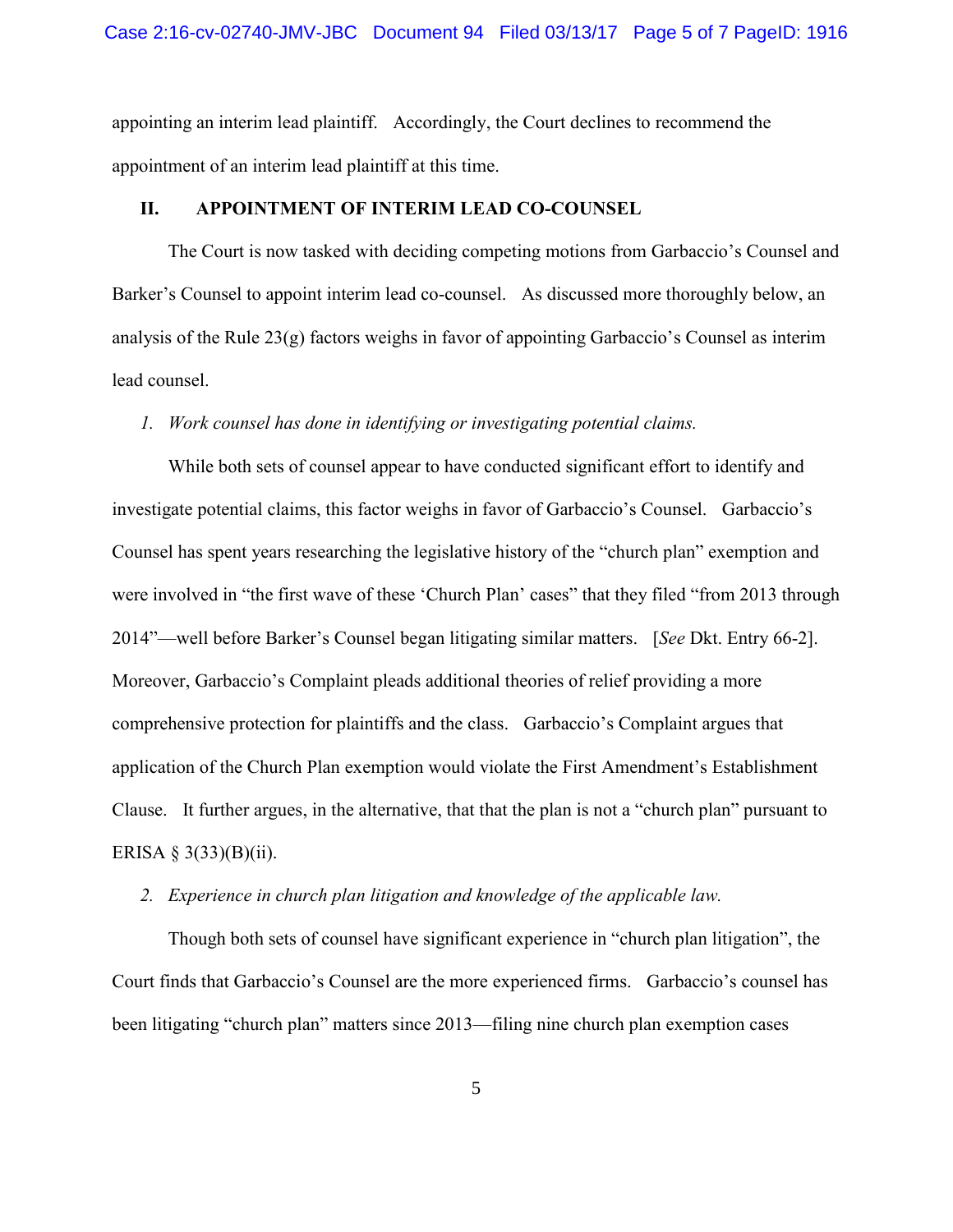between 2013 and 2014. In these nine cases, Garbaccio's counsel have briefed motions to dismiss and for summary judgment. They have also briefed the statutory and constitutional issues in five appellate courts and have argued them in three appellate courts. As a result, Garbaccio's Counsel are now actively involved in the consolidated church-plan ERISA cases pending before the Supreme Court, giving them a more intimate knowledge of the applicable law. Once these cases are ruled on by the Supreme Court, Garbaccio's counsel will be in the best position to move these actions forward.

#### *3. The Resources Counsel Will Commit*

Based on the briefs submitted, the Court is confident that either set of counsel would be able to devote the necessary resources required by these actions. As such, the Court does not find that this factor favors either counsel.

With three out of the four factors weighing in favor of Garbaccio's Counsel, the Court recommends the appointment of Garbaccio's Counsel as interim lead co-counsel.